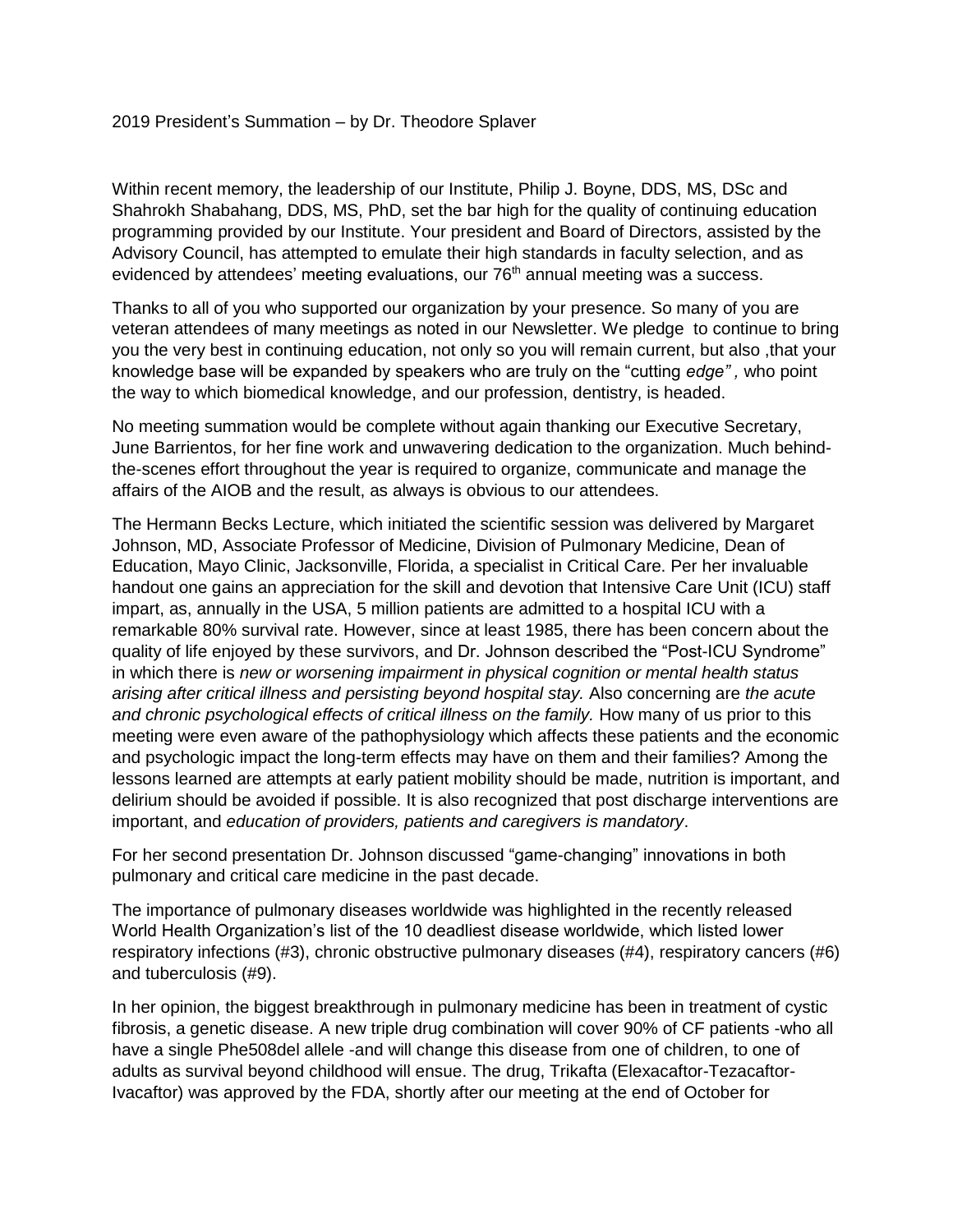administration to people age 12 or older. Another innovation is the two endobronchial valves, which decrease the volume of hyperinflated pulmonary tissue in COPD. The importance of lung cancer screening with low dose CT for high risk patients was stressed as Dr. Johnson reminded us the lung cancer has the lowest survival rate of any cancers, since most are, unfortunately, diagnosed late. She then discussed targeted therapy and immunotherapy which have had some success when added to traditional chemotherapy in lung cancer treatment. Opportunities for lung transplantation and success will be expanded by ex-vivo lung perfusion, as lung tissue is viable for only six hours after perfusion, and this new technique doubles viability time. Another significant advance is the employment of extra corporeal membrane oxygenation (ECMO) in therapy for those with profound respiratory failure (ARDS).

Dr. Jeffrey Ebersole, PhD, Professor of Biomedical Sciences, and Associate Dean for Research, University of Nevada, Las Vegas chose, "Oral Health Sciences in the Era of Precision Medicine" as the topic of his first discussion. We are living in the age of Big Data, and scientists are using bioinformatics and computational biology to uncover potential relationships and best therapies. In particular, he focused upon periodontitis, which he stated may be "the collateral damage of bacterial attack on the oral tissues." Consequently, Dr. Ebersole postulated that periodontitis may contribute to poor aging, and there is a question of early periodontal disease accelerating aging in patients. Significantly shorter telomere length is found in patients with periodontal disease, and shorter telomeres are associated with more severe disease. A common metal, lead may be shown to have a role in severe periodontal disease. On the other hand, four mutant genes have been identified as being perio-protective.

His second lecture was entitled, Aging and Periodontitis: Immunosenescence/Inflammaging & the Oral Microbiome. Much of what he discussed is from collaborative research on periodontal disease using non-human primates as animal models. About 200 different microorganisms exist in any one individual's mouth, while 700+ species of organisms colonize the oral cavity of humans. With present techniques in DNA identification and deep sequencing, more and more of these are being identified, while their functions in oral biofilms, and plaque are yet to be fully elucidated. Study results have shown that periodontal disease promotes inflammatory, immunologic and humoral activities in those it affects. The biologic plausibility of the periodontal disease-systemic disease linkage appears to be unquestioned, however, most studies to date demonstrate association, not etiology. As periodontal disease progresses in an individual, there is a shift to the adaptive immune system. Dr. Ebersole also discussed inflammaging or Immunosenescence, which is the process of aging affecting our immune system.

Tara Aghaloo, DDS, MS, PhD, Professor, Section of Oral and Maxillofacial Surgery, and Assistant Dean for Clinical Research, UCLA School of Dentistry delivered the Philip J. Boyne Lecture whose topic was," The Role of Growth Factors in Dental Practice. "Reconstruction of craniofacial defects was the focus of Dr. Philip Boyne's research and clinical career and he was a recognized authority in the field. In fact, he was a friend and sometime collaborator of Dr. Marshall Urist, who initially isolated BMP from bovine bone and who was an AIOB faculty member many years ago. Dr. Aghaloo reviewed the state-of-the-art and said that the future lies in application of cells, factors, scaffolding and vascularity. Among the factors, BMP upregulates VEGF which increases vascularity in the graft site, though its big disadvantage is its cost. Among the alternatives used at UCLA and elsewhere is platelet-rich-fibrin (PRF) which can be simply and inexpensively sourced from a small volume of autologous blood, provides improved handling of graft materials and can be utilized either as a membrane or as "sticky bone."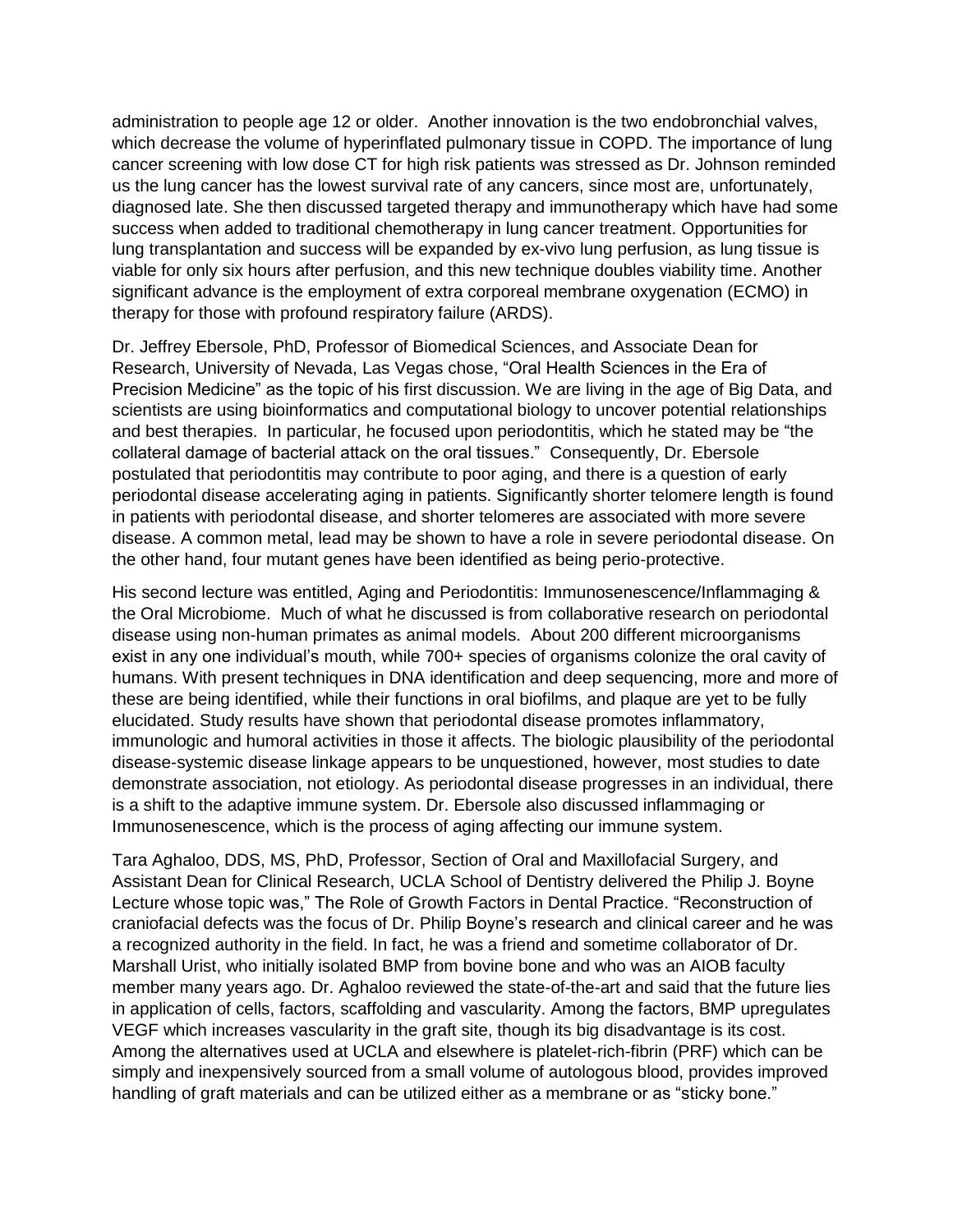Medication-related osteonecrosis of the jaws (MRONJ) was the topic for Dr. Agahaloo's second presentation. Bisphosphonates, denosumab and other anti-resorptive medications have a valuable role in patient therapy, specifically, primary bone cancers, metastatic cancers, hypercalcemia of malignancies, osteoporosis and Paget's disease. Bisphosphonates remain within bone for 10 years while denosumab's half-life is 3-6 months, both thereby, possibly presenting difficulties for the treating dentist. Osteonecrosis of the jaws while seen in a small percentage of people taking potentially causative medications has caused considerable problems for the delivery of dental care in affected patients. Dr. Aghaloo runs a clinic following several hundred patients with MRONJ at her institution, and she described her very conservative approach to treatment of exposed bone, which involves vigorous cleaning with chlorhexadine, antimicrobials and finally removal of a fully formed sequestrum.

Some of us vividly remember the 1981 introduction of the digital Sony Mavica camera and the derision heaped upon it by film purists who declared that digital photography would never find a market. Fast forward to 2019 and try to buy film for your old camera or find a resource to develop and print any unprocessed rolls you may have. Electronic records, digital intraoral cameras, and digital radiographic imaging were, arguably, in the forefront of the conversion of our modes of treatment.

Dr. Brian Goodacre, DDS, MSD, Assistant Professor, Loma Linda School of Dentistry, spoke to us on "Digital Planning in Implant Dentistry: From Treatment Planning to 3D Printing." Implant therapy has evolved from the directive to "place the implant where the bone exists" to prosthetically -driven treatment planning. Cone Beam CT is increasingly utilized and may be the *de facto* standard of care for treatment planning. Dr Goodacre discussed his techniques for capturing maximal patient information and he discussed the DICOM format which is becoming the standard for integration of digital devices within medicine and dentistry. Dynamic surgical guides for implant placement allow intraoperative changes and can be fabricated by 3D printers, of which five types for dentistry now exist.

Dr. Charles Goodacre, DDS, MSD, FSCP, Distinguished Professor, Restorative Dentistry and Former Dean, School of Dentistry, Loma Linda University addressed the hotly debated topic," Tooth Retention through Root Canal and/or Periodontal Treatments vs Tooth Replacement Using Dental Implants or Fixed Partial Dentures: Which Treatment is Best?" Implant survival rates, in the main, appear quite high, however, problems and complications may arise the longer the implant remains in place. Endodontic therapy and crown restoration are not inexpensive, and he stated that the success rate of crowns is not as good as implants, and it is recognized that crowns have an expected service life after which redo is necessary. Important considerations in treatment planning include consideration of continued facial growth with age and evaluation of bone in the adjacent natural tooth as he stated that papilla preservation is best accomplished by tooth retention. Untoward developments may include peri-implantitis, fracture of implants, implant screws and abutments over time. Late loss of implants, especially in the posterior maxilla, grafted or ungrafted, has been well documented

The Drs. Goodacre collaborated on a presentation entitled, "Computer-Aided Engineering of Complete Dentures and Implant Prostheses: From Traditional Impressions to Intraoral Scanning. "Fabrication of complete denture prostheses has also been affected by the digital revolution and while many still prefer traditional impressions, pouring and trimming models and setting teeth by hand the patient's anatomy can now be captured, in exquisite detail, by intraoral scanning, and the entire process digitized. The Goodacres discussed the AVA Dental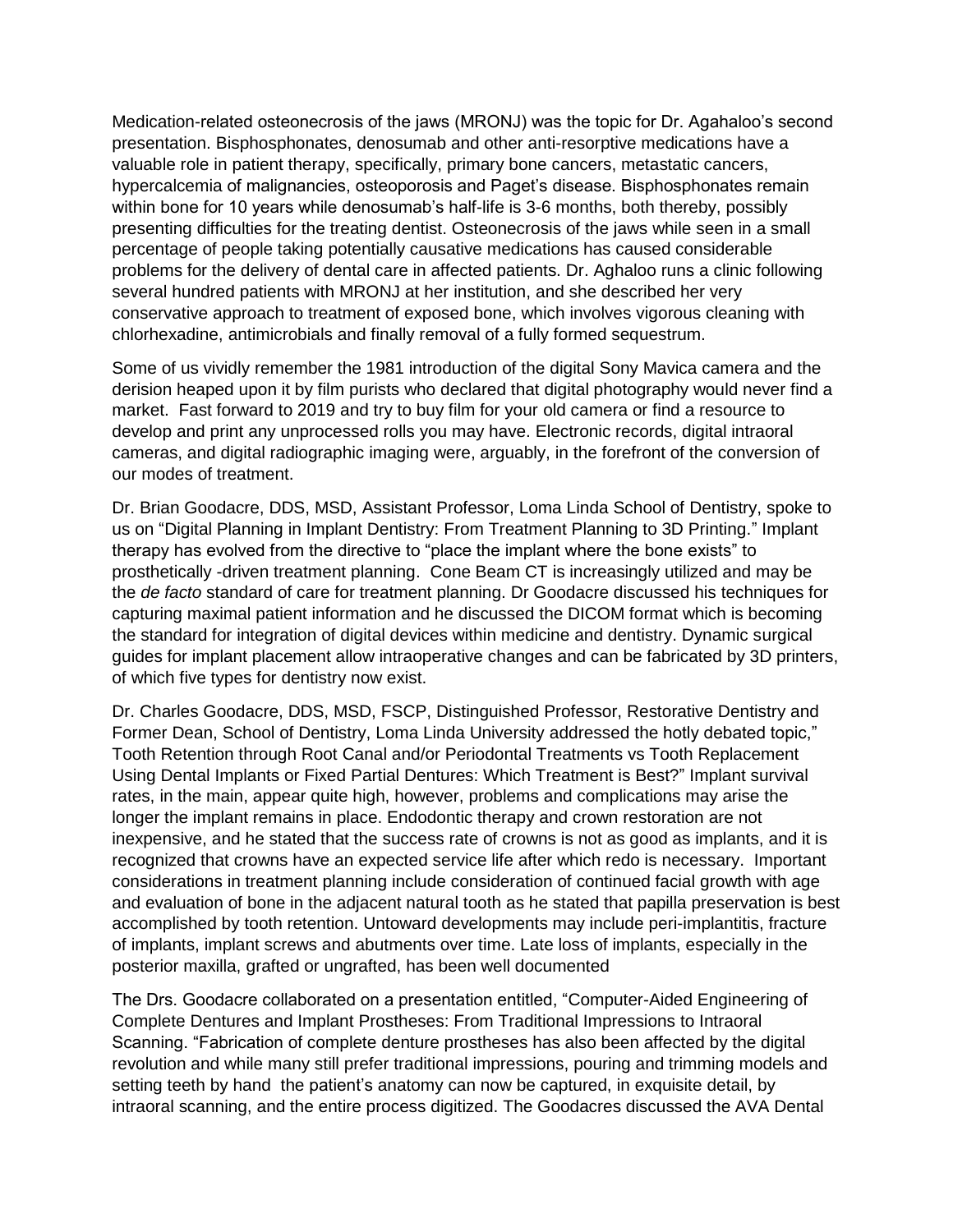Digital Denture System in which dentures can be fabricated by a monolithic design or the denture base can be fabricated sans teeth, which are subsequently glued on. There is apparently no polymerization shrinkage with this technique. They believe that 3D printing is superior to milling as there is less waste. Technical aspects such as differentiation of tooth colors from acrylic base will surely be surmounted and we will undoubtedly gain the technical ability to characterize the teeth themselves on the computer. A game-changer, indeed.

Nikita Ruparel, DDS, MS, PhD, Professor and Chair, Endodontics, School of Dentistry, University of Texas Health Science Center, San Antonio commenced her lecture on 'Regenerative Endodontics" by stating that present conventional endodontics has an 85-95% success rate. To truly regenerate viable pulp tissue a strict treatment protocol which she elucidated, must be followed. Presently the technique is most successful in those patients whose root formation and apexification has not occurred. Trauma patients are less than ideal she stated as root development is usually seen.

- Dr. Ruparel' s second topic was," Dental Drugs," and she called for a paradigm shift away from our current thinking in selection and prescribing of both antimicrobial agents and analgesics. The importance of proper selection and prescribing of antibiotics is underscored by the CDC 2019 report in which it is stated that 2.8 million antibiotic resistant infections are seen annually in the US with more than 35,000 people dying as a result. Additionally, 223,900 cases of *c. difficle* were reported in 2027 and at least 12,800 people died. This is an important topic for us as dentists prescribe 10% of all antibiotics in this country. Once an appropriate antibiotic has been selected there is still the question of duration of treatment and in treating virtually all focused bodily infections, a shortened course of medication is now urged. Resistance to beta-lactam antimicrobials starts within 3 days of administration and antibiotic prescribing for 2-3 days is often now suggested in certain circumstances, rather than the customary 7-10-day course.
- Our country has experienced an opioid crisis these past several years and prescription drug abuse is in the news. A recent CDC report estimates that 21-29% of individuals who are prescribed opioids misuse them and 8-12% become addicted. Our profession has come in for unwanted attention as many believe that we, overall, either inappropriately or overprescribe opioids for procedures which are not expected to cause significant patient pain. The efficacy of NSAIDS, either alone, or in combination with acetaminophen for acute pain following wisdom tooth removal was well established by Dr. Ray Dionne - AIOB speaker 2001 and 2009-and colleagues at NIH however, wide practice acceptance did not follow. Concern that the pain of hospitalized patients, in particular, was not being properly addressed, led to promotion of narcotic analgesics by prominent physicians and the Joint Commission on Hospital Affairs, and the development of more powerful narcotics which found their way into both practice and the abuse pipeline, led to the present crisis. How many librarians could have imagined that as part of their duties they might be administering narcotic antagonists to save lives, in their workplace? Dr Ruparel expounded upon intelligent dosing of NSAIDS /acetaminophen compounds as well as discussed problematic clinical situations in which achieving full and adequate analgesia might be difficult.